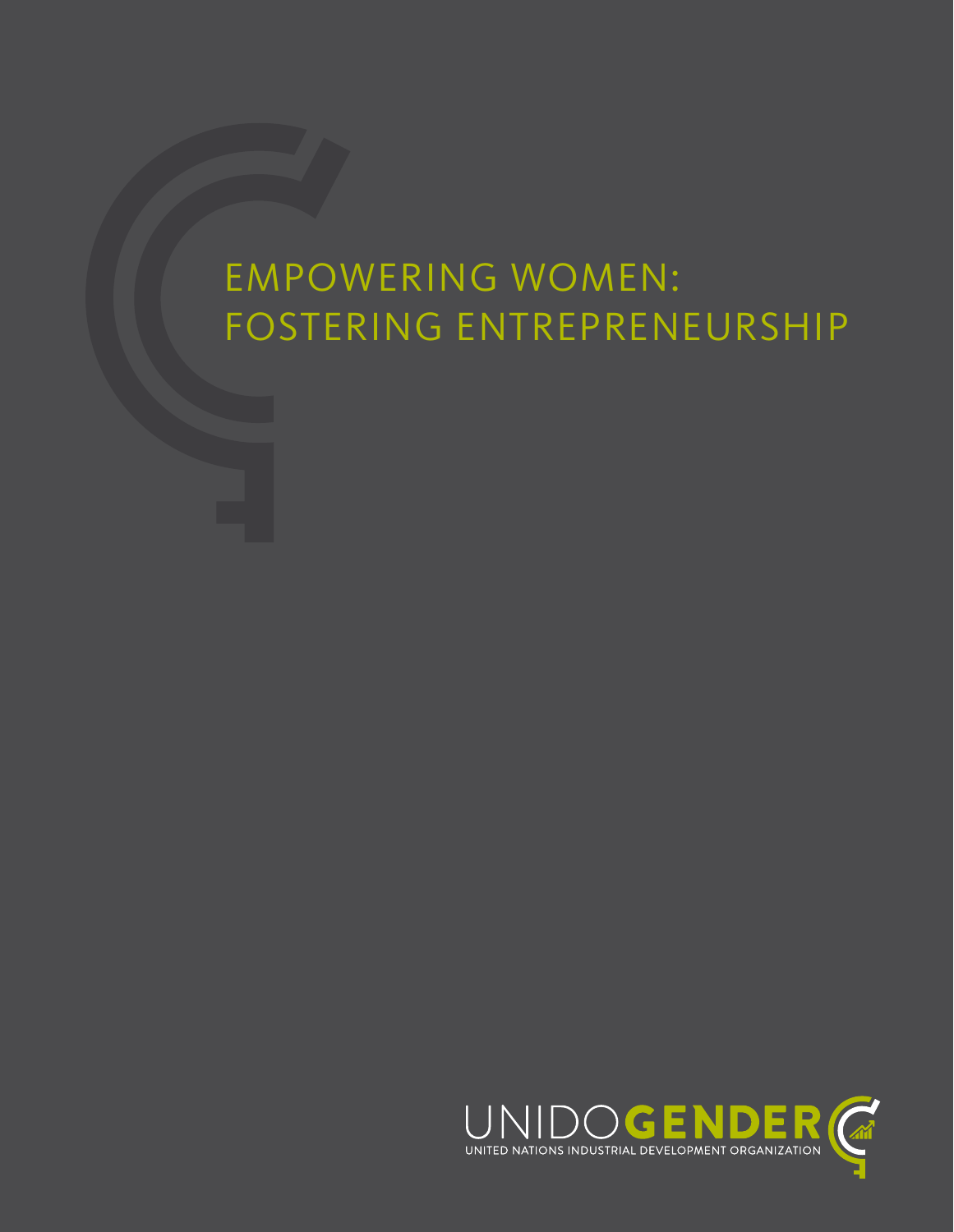"One of the biggest growth markets in the world may surprise you. You've heard about the opportunities opening up in countries like China, regions like Asia and industries like green technology. But one major emerging market hasn't received the attention it deserves: women."

Hillary Clinton



# EMPOWERING WOMEN – FOSTERING ENTREPRENEURSHIP

#### **INTRODUCTION**

With the world economy still struggling to recover from the capacity and spur economic growth by creating new jobs, as well economic shocks of the past few years, momentum is growing for a new industrial revolution that is both sustainable and in a country.<sup>iv</sup> inclusive. This means supporting growth within the constraints of the planet's limited resources and putting people at the heart At the same time, women tend to have a smaller ecological of development.

Central to inclusive and sustainable industrial development is and they make more sustainable decisions for their households the urgent need to harness the economic potential of women – half of the world's population. It is estimated that by 2020, 870 million women who have been living or contributing at a subsis-development. tence level will enter the economic mainstream for the first time as producers, consumers, employees and entrepreneurs.<sup>i</sup> The economic impact is expected to be staggering, with profound effects on global development as a whole.

It is becoming increasingly clear that women are, and will continue to be, powerful drivers of development. When men and women become more equal, economies grow faster, fewer people remain in poverty, and overall well-being increases. Studies have reported that raising female employment to male levels can have a direct impact on GDP growth rates, increasing it by as much as  $34\%$  in some countries,<sup>ii</sup> and that countries' productivity can increase by as much as 25 % if discriminatory barriers against women are removed.<sup>iii</sup>

There is increasing recognition that women entrepreneurs are the new engines for inclusive and sustainable industrial growth, and are the rising stars of economies in developing countries. <sup>v</sup> In 2012, the World Economic Forum identified women entrepreneurs as "the way forward". Vi Yet, despite this, women entrepreneurs still struggle to take their rightful place in economic life. Even though more and more women are starting businesses globally, they still manage fewer businesses than men, and run businesses that are in less profitable sectors, that grow more slowly and are ultimately more likely to fail. Vii

Yet the impact of women's economic empowerment goes beyond this. Research has shown that women are more likely than men to invest a large proportion of their household income in the education and well-being of their children. When women are empowered to make an income, accumulate assets and increase their economic security, they improve industrial

as expanding the pool of human resources and talents available

footprint than men. Their production and consumption patterns are often more resource-efficient, they are more likely to recycle and businesses. Therefore, their increased role in economic decision-making has positive effects on sustainable economic

These gender gaps impose real costs on society. When women do not participate equally in entrepreneurship, economies lose the benefits that would otherwise be provided by new products and services, additional revenues and new jobs; economies also lose out due to the long-term negative effects on workforce skills and education occurring when half of the potential pool of labour is not developed. The clear consequences of women's economic marginalisation further emphasise the pressing need for gender equality and the economic empowerment of women.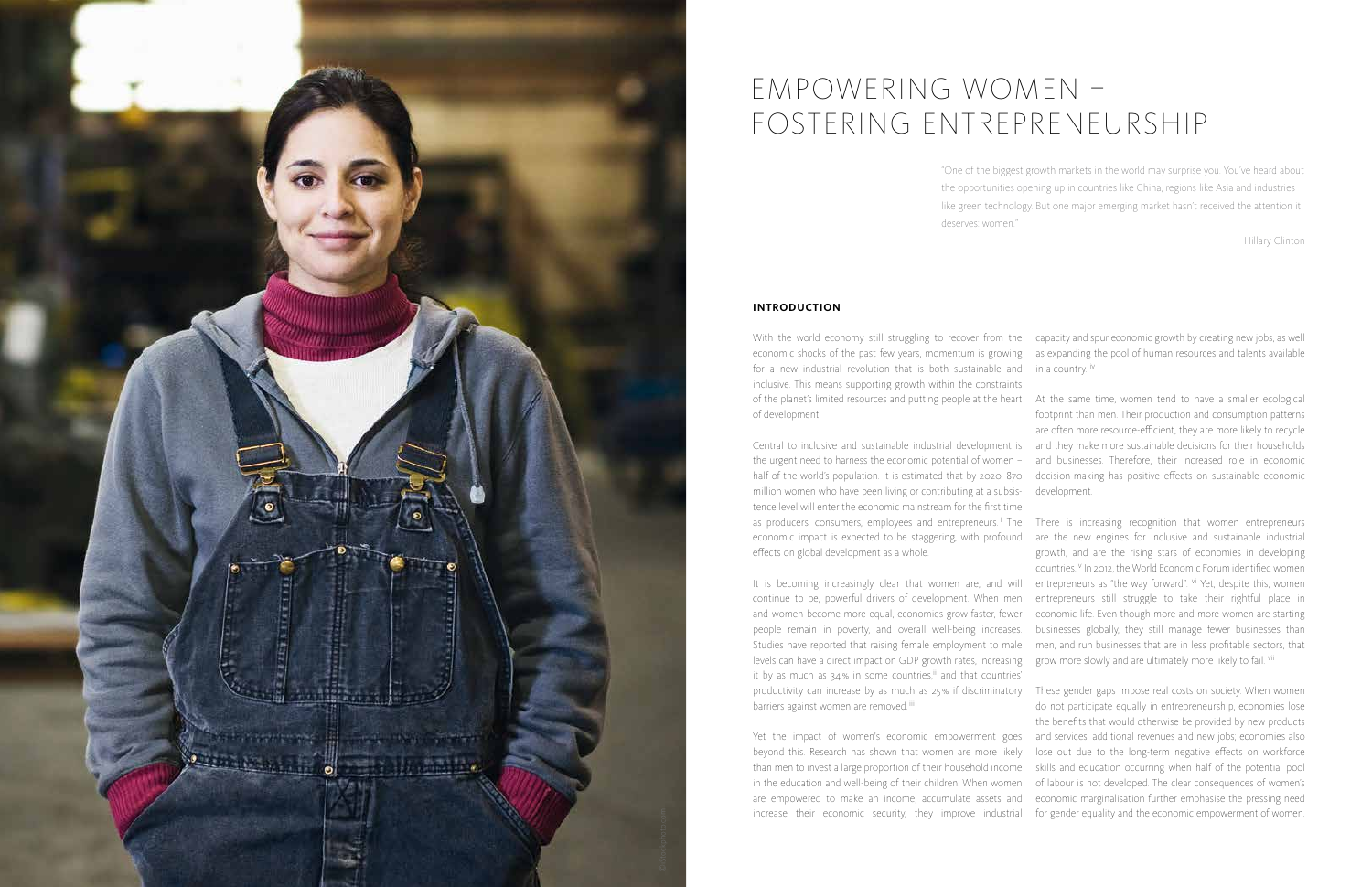#### **BARRIERS TO SUCCESS**

In some regions of the world, women have fewer inheri tance rights than men, and in many countries there are legal distinctions between women and men that limit women's economic opportunities. Vill The fact that many women receive limited education, skills training or career guidance only compounds these difficulties, and the lack of technological know-how or access to modern, affordable technology further stops women from reaching their full potential. ix

Both women and men face challenges in setting up their own businesses, but for women the barriers are often greater and harder to overcome. They are often confronted with a lack of government support in terms of policy, laws, and services, and in some countries have only limited access to formal bank accounts, which prevents them from accessing loans or credit.

Cultural values can also hold women back. A UNIDO-led study on barriers to women's entrepreneurship found that women were influenced more by traditional and internal factors than by legal or regulatory barriers when starting their business.<sup>></sup> Similarly, there are many countries where entrepreneurship is seen as an inappropriate career choice for women. In societies with rigid views of traditionally male and female roles, frequently reinforced by cultural and religious beliefs, women's opportuni ties for engaging in paid work or starting up enterprises are often limited. At the same time, perceptions of family responsibility pose a challenge, with patriarchal attitudes restricting women's responsibilities to domestic and family work, and thus preventing them from acting independently.

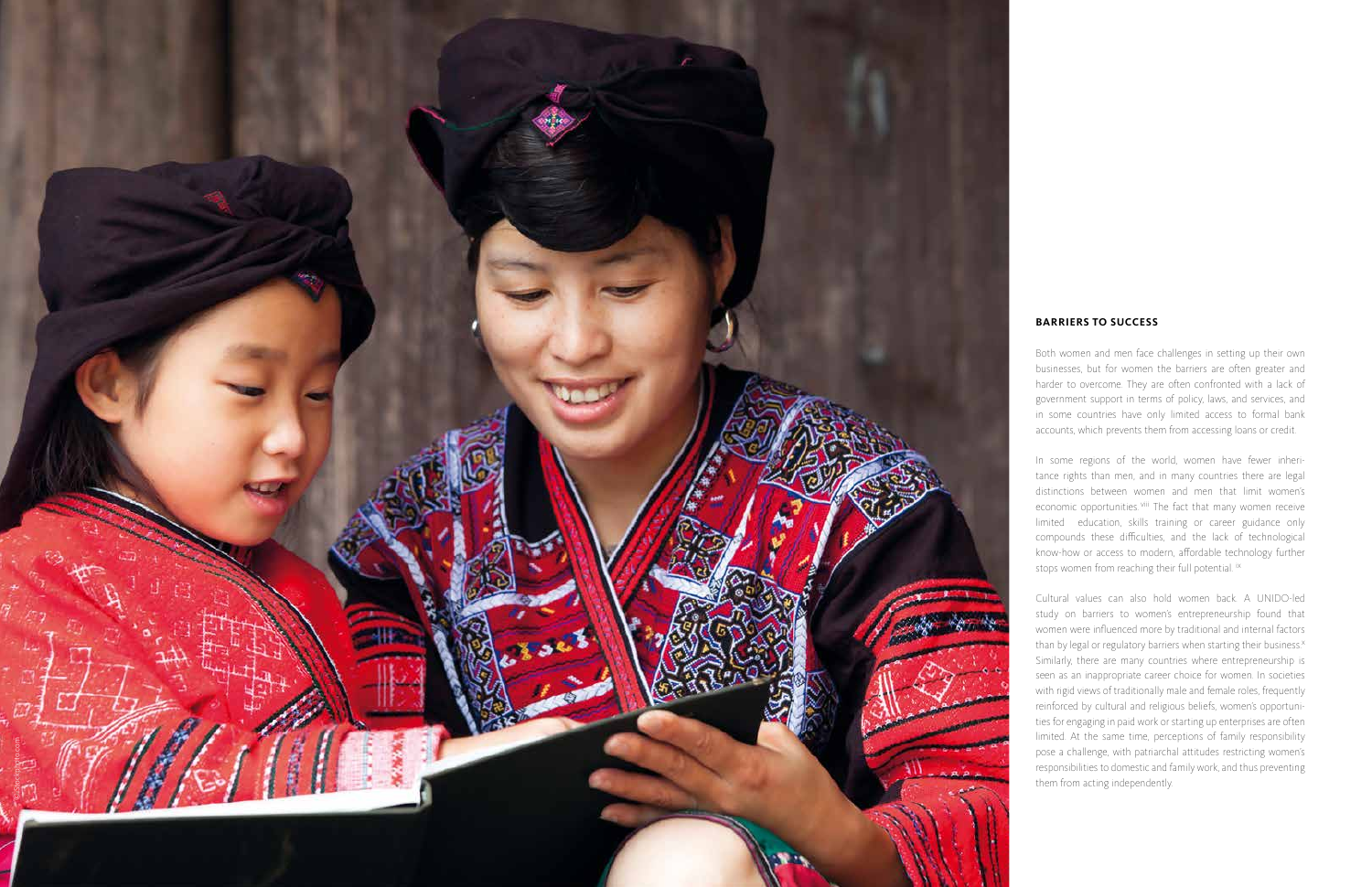## EMPOWERING WOMEN THROUGH TRAINING AND TECHNICAL EXPERTISE

### **BREAKING DOWN THE BARRIERS**

and supported through complex inter and women, however, are not on an even and develop their products, and equal opportunities to acquire skills, knowledge preneurs, they would be in a better positi -

Unemployment remains a serious issue for Iraqis, but for young women the problem is especially acute, with only 10% of 15- to 29-year-olds in formal employment. Traditional socio-cultural factors and limited infrastructure impede women's participation in education and vocational training. As a result, Iraqi women are often socially and economically excluded from household decision-making and from community or political participation.

UNIDO, the Swedish development agency, Sida, and Scania, a Swedish manufacturer of heavy trucks, buses, and engines, part nered up in 2011 to establish the Swedish Academy for Training, officially opened in 2012 in Erbil, the Kurdistan region of Iraq. The Academy helps unemployed Iraqis under the age of 30 to develop relevant skills, including computer literacy and English, and to find professional employment. They have a 30 % female participation target and strongly encourage young women to participate in technical and managerial training courses.

As a result, 38 % of computer training and English-class parti cipants are women, with several women enrolling in technical training also. Graduates are assisted in finding jobs and intern ships, often gaining training from Scania and other local compa nies. Economic development has improved in the region while traditional and discriminatory attitudes and beliefs about women's capabilities are being challenged.

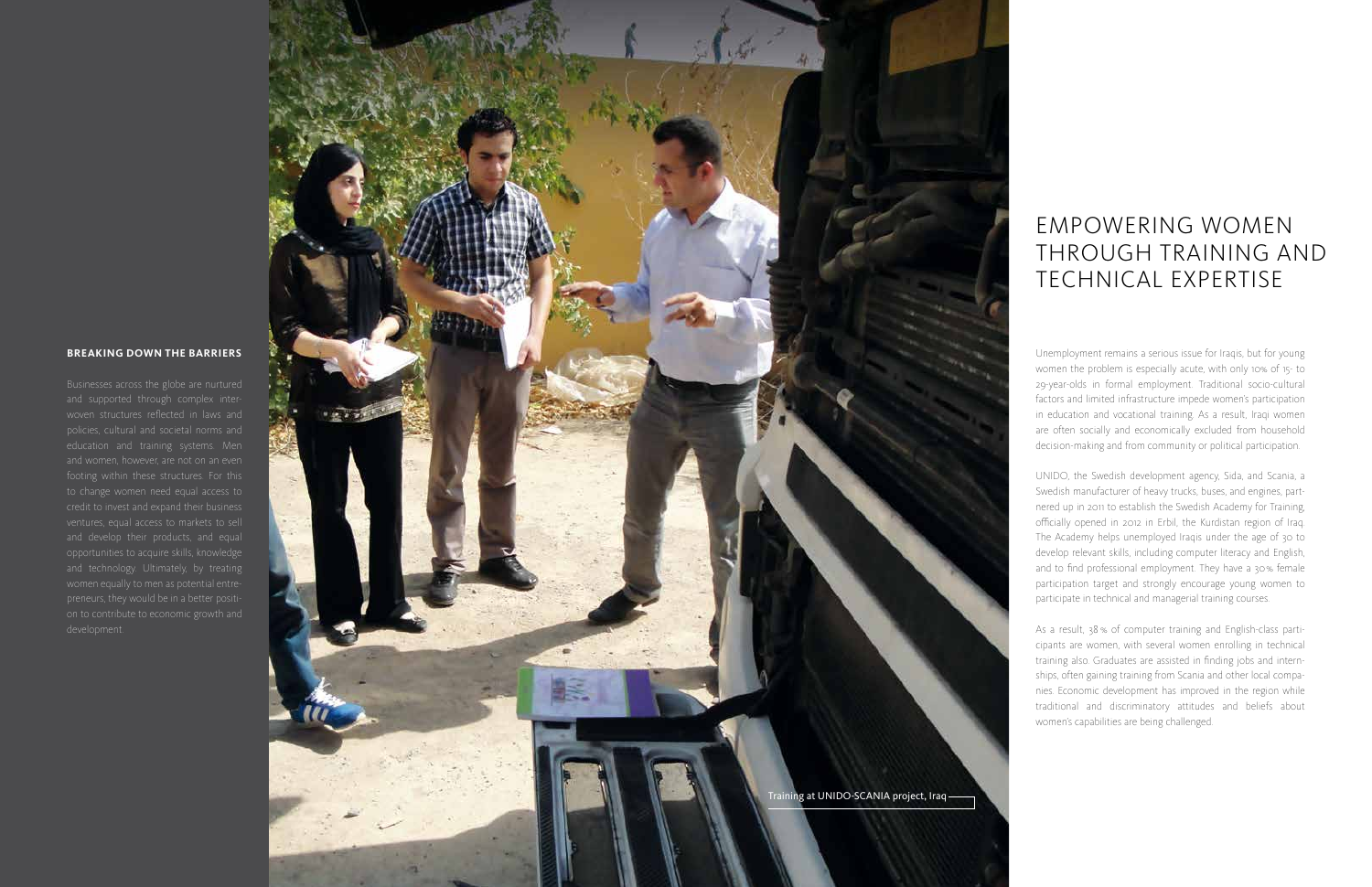### CREATIVE INDUSTRIES EMPOWERING WOMEN

Sectors with a high potential for wealth creation, food security or export promotion can offer particular opportunities for generating or expanding entrepreneurial and employment opportunities for women. For example, creative industries include a broad spectrum of subsectors – art, crafts, design, textiles, leather, furniture, (slow) food, and even community-based tourism related services – that allow for innovative and expanded opportunities for income generation. UNIDO projects in Bolivia, China, Pakistan, Panama and Peru have proven that creative industries can be a means for women to harness cultural knowledge and assets to generate wealth and income. xi

#### PERU

women and indigenous peoples in the more isolated areas of still rely on small-scale traditional handicrafts to make a living. prevent them from developing these businesses.

By setting up workshops for women in the four regions, creating over 650 women trainers who have passed their va-UNIDO helped to improve social inclusion and equality of opportunity. Overall, providing support to traditional creative industries, which are a priority for Peru, has had tangible effects on women's empowerment by putting decision-making in women's hands and giving them the skills they need to grow their businesses.

up with five other UN agencies to help develop these creative industries by supporting networks of women and indigenous communities and by providing training on better manufacturing techniques and marketing. Over 65 % of those participating in the initiative are women, who also run half of the small received training in how to improve their products and were also helped to come up with new designs that took account of their cultural heritage.

Despite the economic successes of the past decade, many In Pakistan, women's creative ability has often gone unnoticed the country, such as Puno, Ayacucho, Cusco and Lambayeque, try can play a pivotal role in the economy. UNIDO's Women Limited resources, poor infrastructure and a lack of training the Joint UN Programme "Towards Gender Parity in Pakistan", In 2010, with financing from the MDG Fund, UNIDO teamed to alleviate poverty and promote female economic empowerbusinesses across the four regions targeted. All producers include women in the traditionally male-dominated sectors of or underutilised. With the right support, however, craft indus-Entrepreneurship Development Programme, funded under recognises that expanding employment and creating economic opportunities for women is one of the most effective ways ment. The Business Growth Centre, established by UNIDO, is aimed at enhancing the ability, mobility, visibility, and connectivity of women entrepreneurs. <sup>xii</sup> Gender equality is at the centre of the development process supported by the UN in Pakistan and hence the strategy focuses on finding ways to the economy. The programme has so far promoted women entrepreneurs in



#### PAKISTAN

the areas of marble mosaic, gems, jewels and home textiles, luable knowledge onto as many as 16,000 women. Not only this, the programme has also taken on board 45 partners from both private and public sources to be sponsors, as well as creating 20 institutions to facilitate synergies between industrial sectors and the women entrepreneurs. In total, through the programme 5 million people have been reached through media advocacy campaigns surrounding the promotion of the women entrepreneurs' crafts.

UNIDO creative industries project, Pakistan

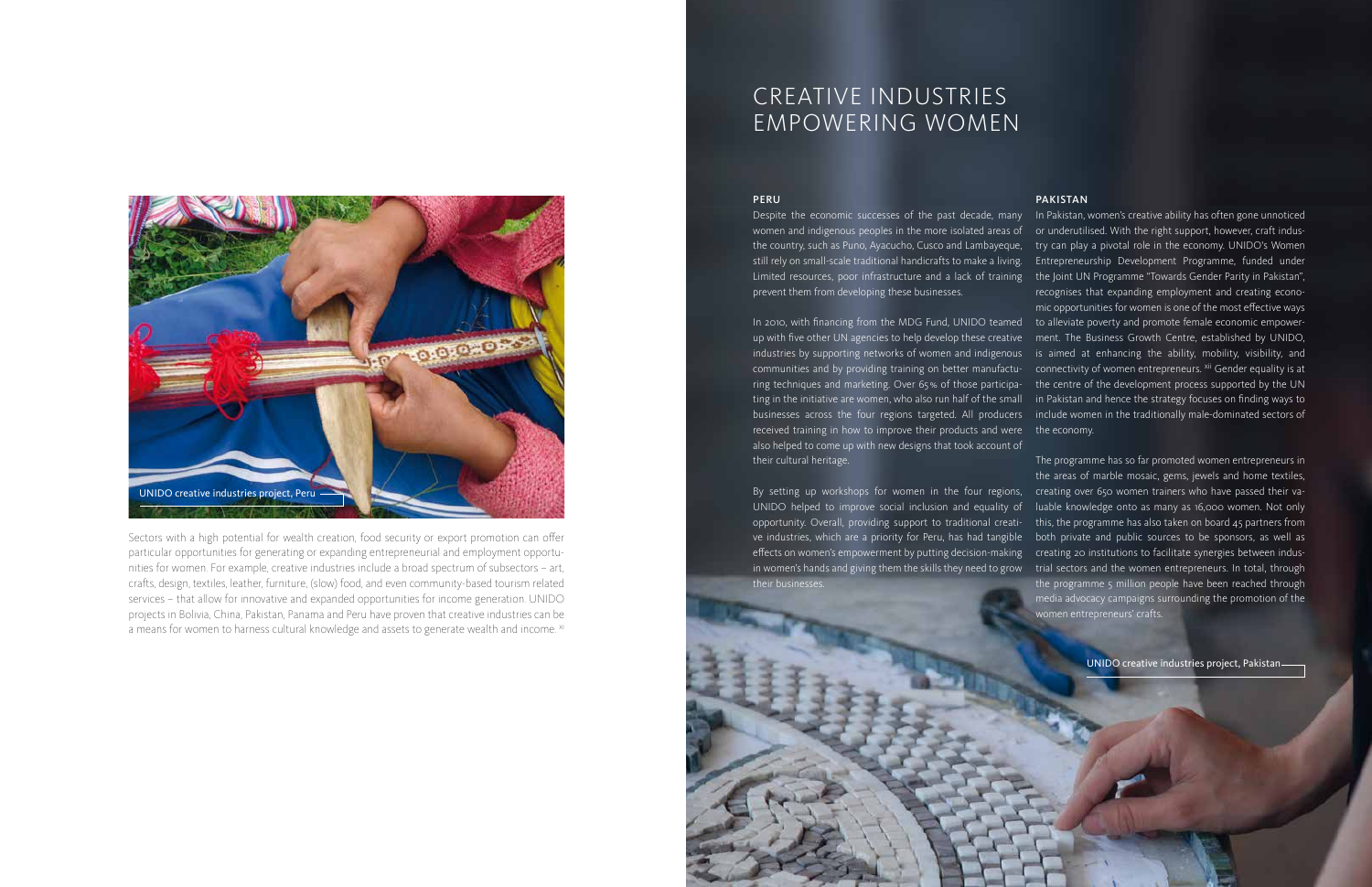### CLEAN COOKSTOVES IN BURKINA FASO

Locally produced millet beer, or dolo, has for generations been an important source of income for rural women in Burkina Faso, with thousands of home-based breweries spread across the country. The beer has traditionally been brewed by 'dolotières' using old-style cookstoves which eat up large amounts of firewood due to their low combustion rate. According to the Ministry of Environment and Sustainable Development (MESD), firewood used in the brewing process accounts for 50% of total firewood consumption in the capital, Ouagadougou. This has clear environmental consequences and is also detrimental to the health of the women who breathe in harmful smoke while they work.

Partnering with the MESD, UNIDO is carrying out a Global Environment Facility (GEF) funded project to supply clean, energy-efficient cookstoves to women. The Organization is overseeing the installation of 500 cookstoves in the Plateau-Central region of the country. The programme will also set up a credit line provided by a regional African bank to allow the dolotières to buy the cookstoves. In total, the project will reach 1,600 women targeted in four clusters. By bringing together groups of women, they will benefit from collective gains that should stimulate the growth of the sector and make it easier for them to access credit.

The new cookstoves should also reduce the workload for women and girls and improve their safety by reducing their exposure to burning wood fumes. By expanding opportunities as well as access to sustainable energy, resources, training and credit, the project empowers women and enhances gender equality.



SUSTAINABLE ENERGY ACCESS IS ANOTHER AREA WITH SIGNIFICANT ECONOMIC POTEN-TIAL FOR WOMEN. AS OFTEN THE PRIMARY ENERGY MANAGERS IN HOUSEHOLDS AND COMMUNITIES, WOMEN POSSESS VALUAB-LE KNOWLEDGE RELEVANT TO SUSTAINABLE ENERGY SOLUTIONS. WHEN ACCOMPANIED BY APPROPRIATE POLICIES AND STRATEGIES TO OVERCOME CONSTRAINTS, THESE HIGH POTENTIAL INDUSTRIES CAN BE KEY IN AL-LOWING WOMEN TO MAKE AN INCOME AND GIVE THEM THE OPPORTUNITY TO TAKE PART IN AND DRIVE THE SUSTAINABLE DEVELOP-MENT OF THEIR SOCIETIES. XIII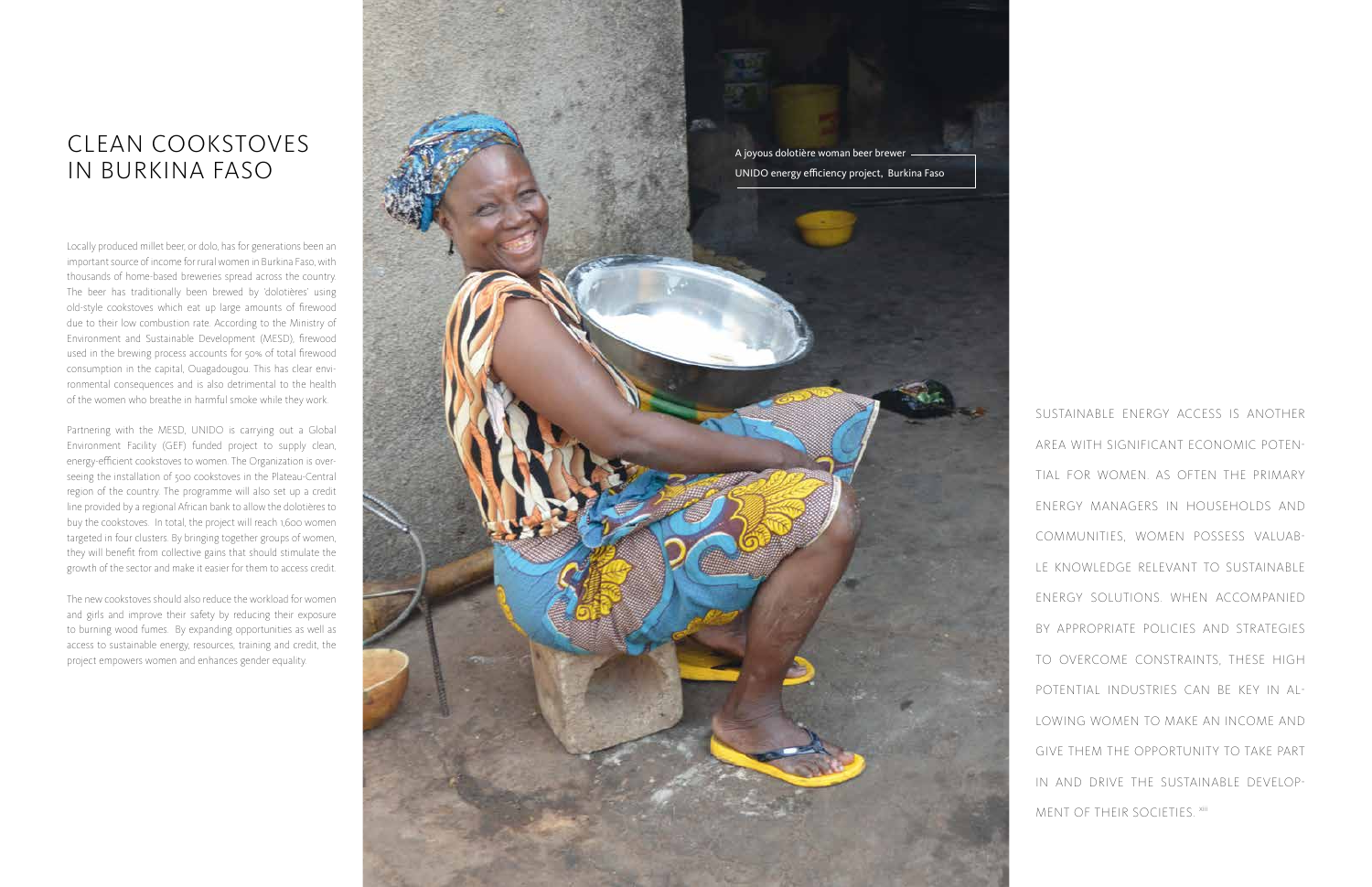»"When women have access to resources and opportunities and participate on an equal footing in economic life, they are in a better position to fill their roles as drivers of development outcomes and take advantage of sustainable and inclusive economic growth." UN Women: The Future We Want (2012)

#### **SEEKING POLICES AND PARTNERSHIPS THAT PROMOTE WOMEN'S ECONOMIC EMPOWERMENT**

Any policies that set out to help women start their own businesses need to make more resources available to them. This could mean skills training in starting and managing businesses, loan schemes that are project- or idea-based rather than subject to ownership of assets xiv as collateral, and technical women-led businesses. **xv** 

There is no single recipe for success. Policymakers, international development organizations, investors, private corporations, and civil society organizations have deployed a variety of different instruments and methodologies to help women family policies, such as maternity and paternity leave, flexibstart up businesses. These range from entrepreneurial skills training, business development services and technical support, to capacity development and the provision of credit and investment funding, amongst others.

tal attitudes that are conducive to women's entrepreneurship, in family unions, and hence have equal ownership rights to joint assets. It is also clear that actions to strengthen social protection and promote social inclusion, including supportive

le work schedules and availability of child care services, are crucial if women are to become successful in business.

assistance in addition to education to support the growth of duce entrepreneurship as a subject to over 10,000 students in At the same time, policy frameworks should promote socie-to enhance the ability, mobility, visibility and connectivity of such as ensuring that women are recognized as equal partners UNIDO's commitment to including women's empowerment Another area drawing more attention as a means to promote women's empowerment in business is that of public-private partnership schemes. UNIDO sees private-sector involvement as vital to global efforts to promote inclusive and sustainable growth. Examples of such partnerships include the UNIDO's Entrepreneurship Curriculum Programme (ECP), which received \$1 million from Chevron towards a project to intro-Angola. <sup>xvi</sup> Other examples are the Business Growth Centres in Pakistan set up by UNIDO and First Women Bank Limited women entrepreneurs. Also, in a move which demonstrates fully in its promotion of inclusive and sustainable industrial development, the Organization joined up with UN Women to sponsor the 2013 SEED Gender Equality Award, supported by international law firm, Hogan Lowells. The SEED Awards is an annual scheme designed to find the most promising and innovative social and environmental entrepreneurs. Following from this, the SEED Gender Equality Award, which includes finance and broader support services, will be made to two women-run enterprises which prioritise gender equality and/or women's empowerment.

©iStockphoto.com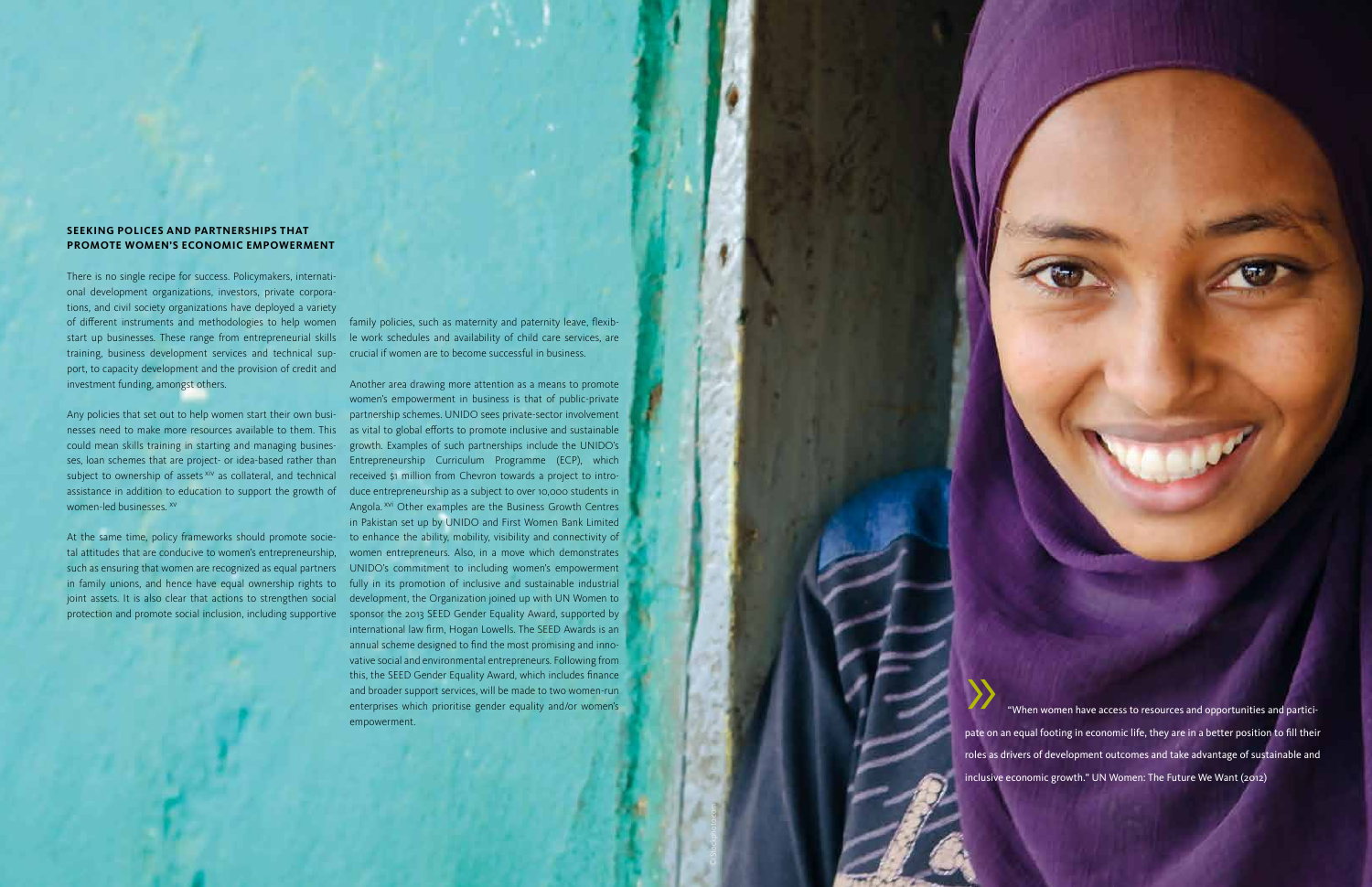»"The entrepreneurship course has awakened in me a person who I never thought I could be. The course has taught me how to have dignity in business and how to deal with my clients. I know, and have learned, to overcome difficulties, and also to be aware of my limits." Felicidade, 16-year-old entrepreneurship student in the province of Zambezia, Mozambique

NORTH CONTRACTOR

### ENTREPRENEURSHIP CURRICULA HELPS EXPAND HORIZONS

Education and skills training are key to unlocking opportunities for all young people, but especially important for girls who are at greater risk of being left behind in many developing countries. UNIDO's Entrepreneurship Curriculum Programme (ECP) targets both girls and boys in secondary schools with the aim of giving them skills to develop business ideas and encouraging them to take advantage of business opportunities.

Launched in Uganda in 2001, the programme is very 'hands on', using a mixture of classroom teaching, participation of promi nent business people as role models and practice at starting a business. It has successfully expanded to several other countries, including Timor-Leste, Rwanda, Angola and Tanzania, as well as Mozambique. Between 2006 and 2009 courses were delivered to a total of 1,397 schools, reaching out to more than 416,000

pupils.

Within these courses, girls and young women are encouraged to take non-traditional entrepreneurial initiative that challenge the stereotypes of society and develop a positive attitude towards entrepreneurship, business and self-employment.

By increasing opportunities for both girls and boys to make life choices that go beyond gender-limiting cultural norms, as often seen in education, these courses help to create an environment in which female entrepreneurs can thrive, therefore promoting gender equality. They also support the promotion of youth entre preneurship in general and the creation of clusters and partner ships to facilitate access to information, technology, and markets for youth and women.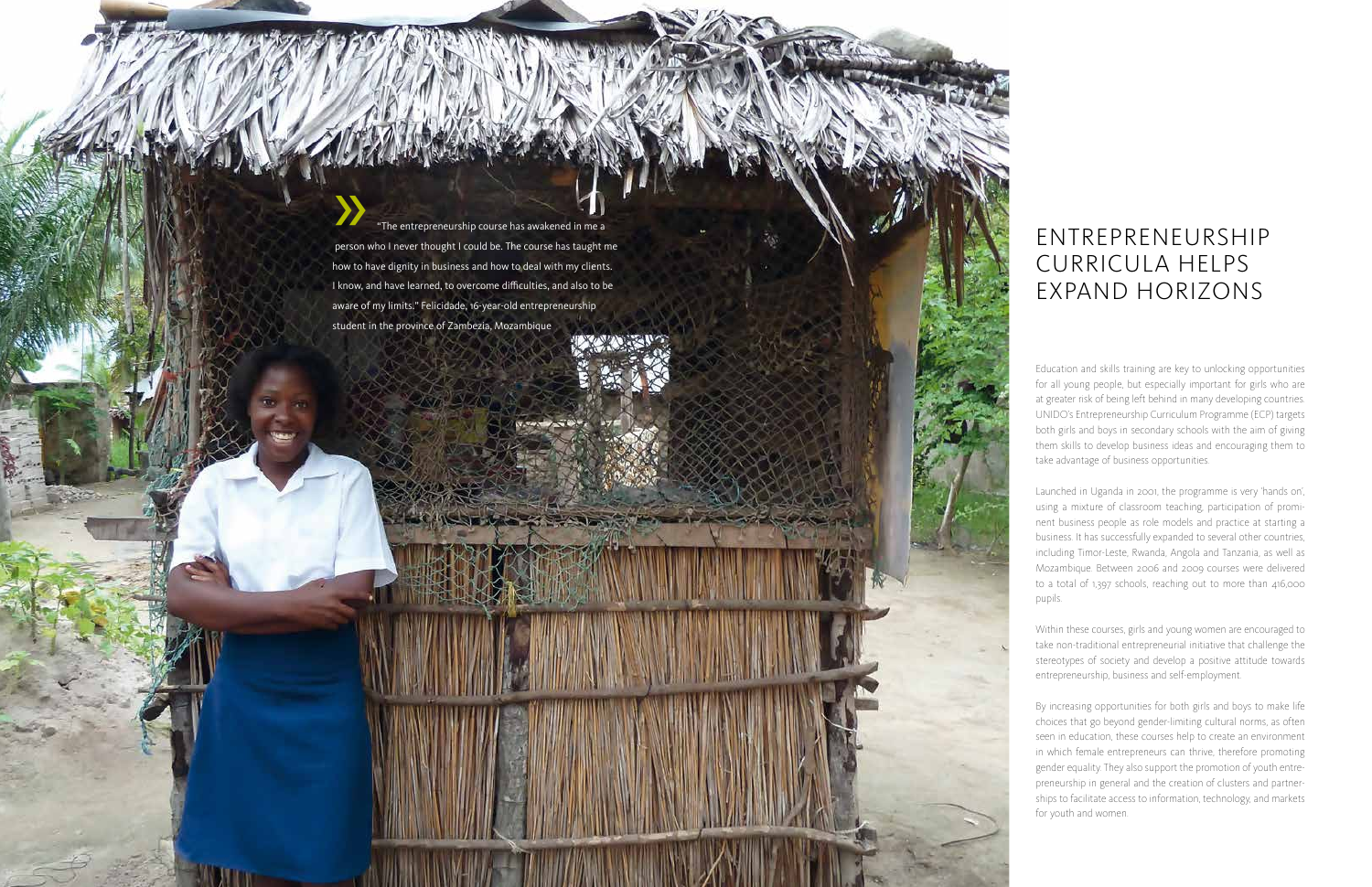»"The global development agenda should seek not only to address and monitor the elimina tion of specific gender gaps, but also to transform the structural factors that underpin the wides pread persistence of gender inequalities, genderbased violence, discrimination and unequal development progress between women and men, girls and boys. The empowerment of women and girls and the protection of their rights should be cen tre-pieces of the post-2015 agenda." Realizing the Future We Want, Report to the Secretary-General – UN Task Team Report, 2012

#### **SHAPING THE POST-2015 DEVELOPMENT AGENDA**

Looking ahead to the post-2015 agenda, discussions on women's entrepreneur ship should highlight success stories and best practices of related policies and programmes, to feed into the ongoing debate about the future development framework. A number of lessons have been learned from the evaluations of UNIDO-supported programmes in Bhu tan, Mali, Morocco, Mozambique and Pakistan. XVII Specifically, these programmes have shown that educating and investing in upgrading women's skills can have a knock-on effect on produc tivity, efficiency and economic growth. For example, activities such as training and providing business support services, or even sustainable energy solutions, to women entrepreneurs can significantly increase the profits of their businesses, help to provide decent work, and impro ve women's standing within their fami lies and communities.

### THE TREASURE OF THE SHEA TREE – "WOMEN'S GOLD"

Mali is home to one of the largest areas of trees in the so-called shea belt, which spans almost 20 countries across West Africa's semi-arid Sahel. For centuries rural women across the region have earned a living by producing a butter from the fruit of the tree, which is then used in cooking and on the skin. Traditio nally known as "women's gold", the butter is hugely important for rural women in Mali, who rely on it for 80% of their income. But, despite this, rudimentary production processes have kept production stuck at only around 80,000 tons per year, far behind the estimated potential of 250,000 tons per year.

In an effort to boost output and improve the value chain, UNIDO set up a programme, funded by the Government of Luxembourg, to provide better production equipment for women's shea butter cooperatives and to help train them in organization and management. It also provided training to raise women's aware ness of international quality standards and helped to support the protection and promotion of rights through the creation of a community-based production system. At the same time, through a successful collaboration with French cosmetics firm, Chimitex, UNIDO helped to improve direct access to international markets – especially for higher value products made locally from shea

butter.

By focusing on empowerment of women and entrepreneurship development, 156 women's cooperatives are now engaged with three shea processing centres, at least 1,200 women have been trained on production and quality control systems, and an addi tional 30 tons of shea nuts are being sold to processing centres. Total sales of these cooperative groups doubled between 2009 and 2011, and the total revenue of women within the groups has increased immensely. Not only has product quality and safety improved but household livelihoods have also been strengthe ned, leading to greater food security and better education op portunities for children.

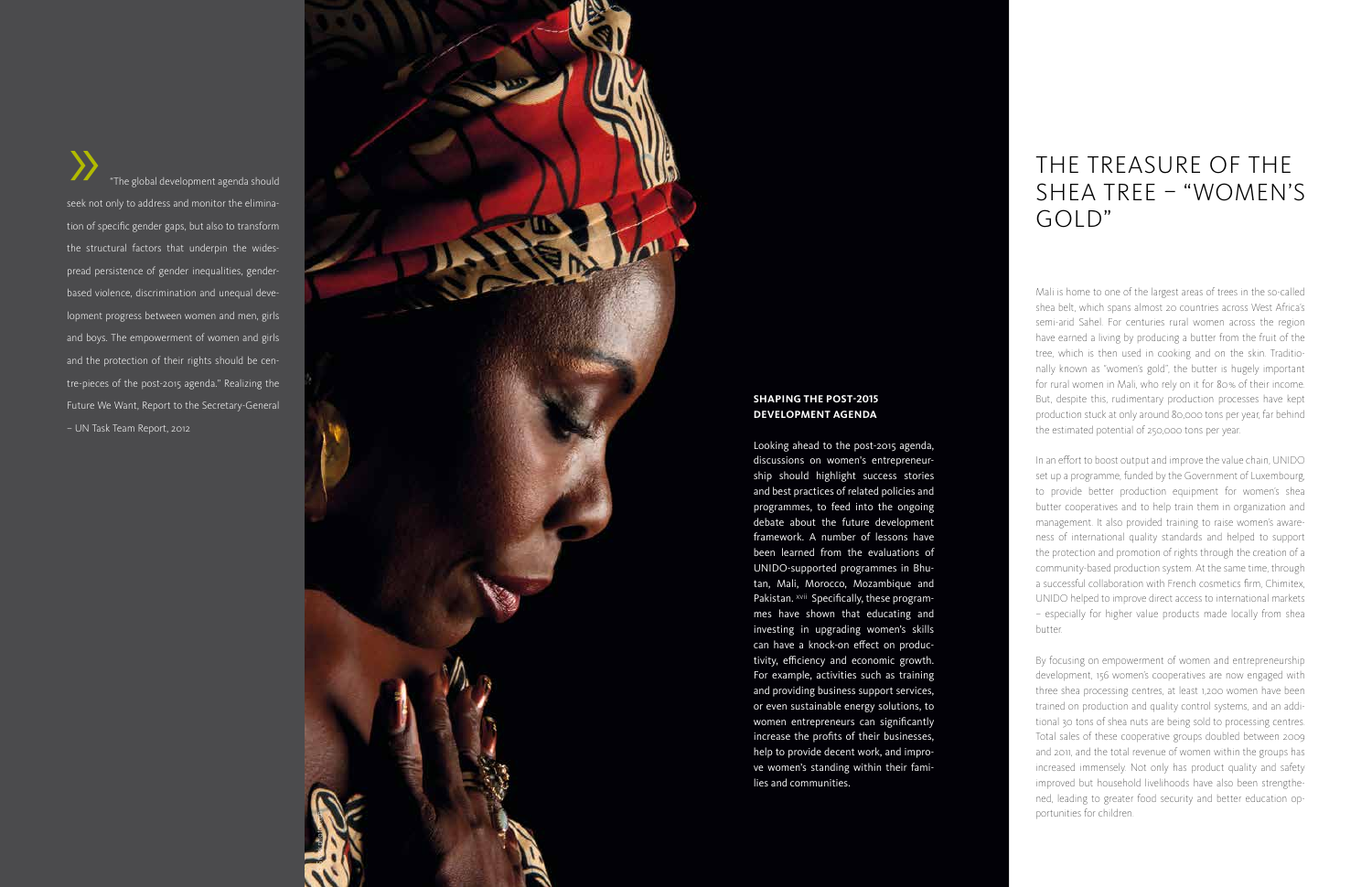This document has been produced without formal United Nations editing. The designations employed and the presentation of the material in this document do not imply the expression of any opinion whatsoever on the part of the Secretariat of the United Nations Industrial Development Organization (UNIDO) concerning the legal status of any country, territory, city or area or of its authorities, or concerning the delimitation of its frontiers or boundaries, or its economic system or degree of development. Designations such as "developed", "industrialized" or "developing" are intended for statistical convenience and do not necessarily express a judgment about the stage reached by a particular country or area in the development process. Mention of firm names or commercial products does not constitute an endorsement by UNIDO. Unless otherwise mentioned, all references to sums of money are given in United States dollars.

- overall regulatory environments to ensure inclusive and sustainable industrial development that supports gender equality? How do we address bias in laws and regulations and discriminatory practices in service provisions?
- use their example to make a green approach to business the norm across the economy? How can we provide them with the assets, resources and incentives they need to further support the green economy?
- » How can women entrepreneurial activities be scaled up? How do we take these from the level of the informal sector to the formal sector of the economy? How can public-private partnerships play a role in ensuring greater leverage, scale and systematic impact?
- » How can we improve the competitiveness of women entrepreneurs? How can we better promote and increase women's access to business development services, technologies and finance? How do we build education and training systems to nurture innovation and enterprising attitudes among women and girls?
- skills or confidence affect women entrepreneurs in their ability to fully engage in the economy? How can we address discriminatory norms and beliefs?
	- i The Third Billion Campaign (2012). "Empowering the Third Billion. Women and the World of Work in 2012". Booz & Company Ibid.
- iii World Bank (2011). "World Development Report 2011. Conflict, Security, and Development"
- <sup>iv</sup> UN Women (2012). "Decent Work and Women's Economic Empowerment: Good Policy and Practice"
- v Vossenberg, Saskia (2013). "Women Entrepreneurship Promotion in Developing Countries: What explains the gender gap in entrepreneurship and how to close it?" Maastricht School of Management
- vi World Economic Forum (2012). "Global Gender Gap Report 2012"
- vii Global Entrepreneurship Monitor (2011). "Global Entrepreneurship Monitor. 2010 Women's Report". World Bank (2012). "World Development Report 2012. Gender Equality and Development"
- viii World Bank (2011). "Women, business and the law 2012. Removing barriers to economic inclusion"
- ix UNIDO (2007). "Better Access to Growth: Mainstreaming Gender in Cluster Development"
- <sup>X</sup> UNIDO (2012). "Gender Related Obstacles to Vietnamese Women Entrepreneurs: Research Findings and Policy Implications"
- xi UNIDO (2013). "Creative Industries for Youth: Unleashing Potential and Growth"
- xii UNIDO (2013). UNIDO WED Programme. 2013 4 July. http://www.unidowedpakistan.org
- xiii UNIDO and UN Women (2013). "Sustainable Energy for All: the Gender Dimensions"
- xiv Global Entrepreneurship Monitor (2011). "Global Entrepreneurship monitor. 2010 Women's Report"
- xv ILO (2008). "ILO strategy on promoting women's entrepreneurship development"
- xvi UNIDO (2013). "UNIDO-Chevron: Supporting the next generation of entrepreneurs in Angola"
- xvii UNIDO (2013). UNIDO Evaluation Group. 2013 4 July. http://www.unido.org/resources/evaluation

Design by KOMO Wien, Büro für visuelle Angelegenheiten, www.komo.at; Printed by GRASL FairPrint (FSC and PEFC Certification)

### **ISSUES TO CONSIDER IN FOSTERING WOMEN'S ENTREPRENEURSHIP**

» What is the role of governments in enhancing the productive capacities of women? How can we work to improve

» Considering women entrepreneurs' leading role in managing environmentally sustainable businesses, how can we

» How can we overcome societal and internal barriers to women's entry to markets? How does the lack of education,

- 
- 
- 
- 
- 
-